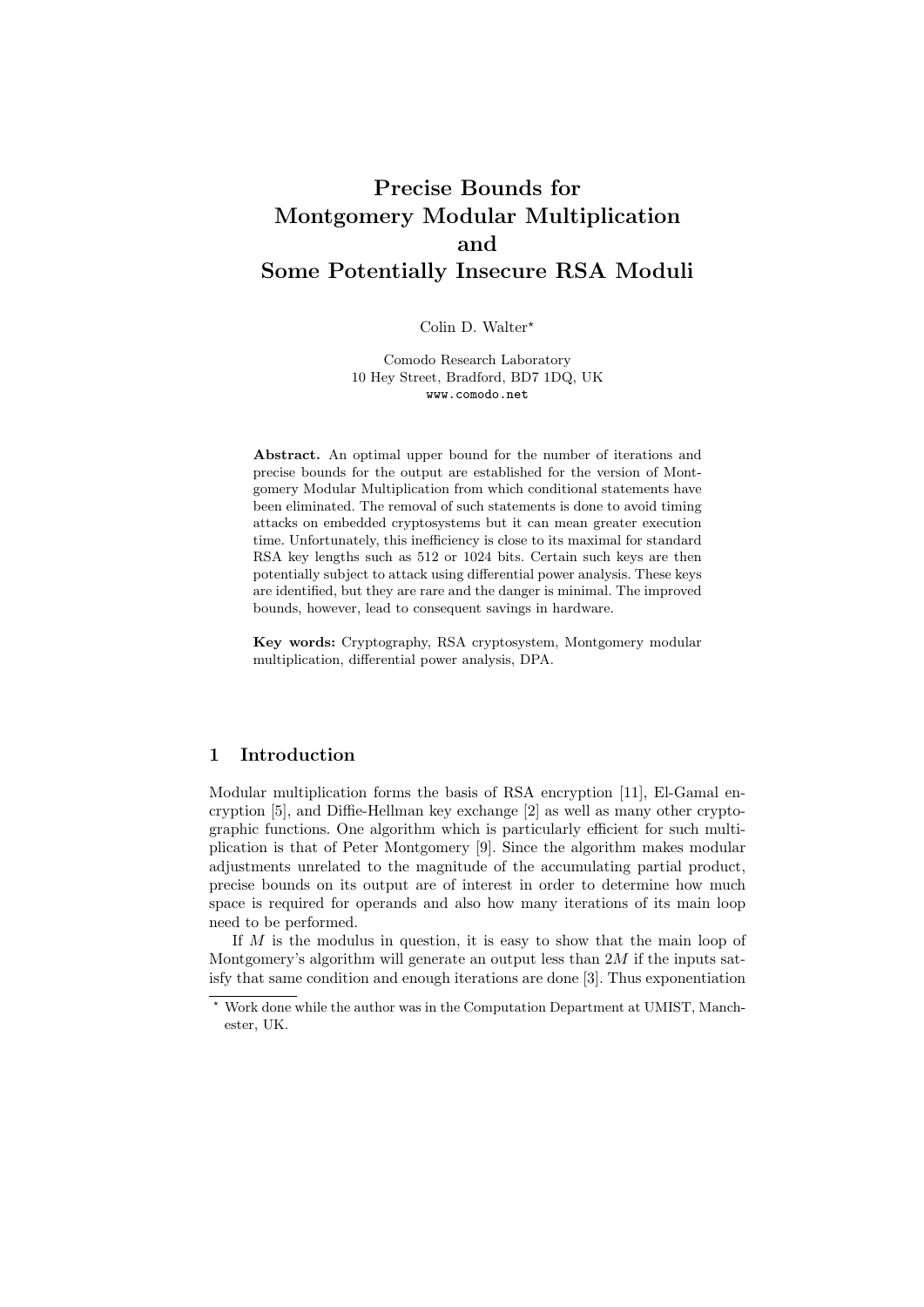can be performed more simply by omitting the final conditional subtraction of M from each multiplication until the last one. However, with standard choices of RSA key length, such as 512 or 1024 bits, 2M usually exceeds the word length by just 1 bit. Hence, for efficiency reasons, the conditional subtractions are usually included.

But, recent studies of embedded cryptographic systems have revealed the importance of eliminating conditional statements from code because they may enable timing attacks to be mounted [7]. For example, the conditional subtraction of M occurs with different probability during an exponentiation depending on whether the operation being performed is a square or a multiplication [13]. This can lead to the recovery of the secret key. So, in [12] it was shown that all conditional statements, even the very last one, can be removed from exponentiation code using Montgomery modular multiplication if sufficiently many iterations are performed. Hachez and Quisquater [6] subsequently showed that the sufficient conditions given in [12] can lead to an excessive number of iterations. In fact, the problem only arises close to word boundaries.

The main purpose of this paper is to improve further on the efficiency issues which arise from [6] and [12]. Specifically, we establish the precise conditions for avoiding unnecessary iterations, and for selecting optimal hardware for certain common modulus lengths. Unfortunately, inefficiency turns out to be close to its maximum for standard RSA key lengths such as 512 or 1024 bits. For such key lengths the normal 2M bound yields a topmost "overflow" digit of either 0 or 1. Because of the different power used during multiplication by zero and non-zero words, this could lead to an attack on the cryptosystem using *differential power* analysis (DPA) [8], [14]. A secondary aim of this paper is therefore to identify the moduli for which this is a risk and assess the danger. The very fortunate conclusion is that almost all standard keys are safe from this form of DPA attack, and for those which are vulnerable the risk is extremely small. As a by-product, we show that hardware savings are possible for all standard RSA moduli by ensuring that the output has the same number of digits as the modulus.

#### 2 Montgomery Modular Multiplication (MMM)

For the notation, suppose the crypto-system is supported by a multiplier that performs k-bit  $\times$  k-bit multiplications. Let  $r = 2<sup>k</sup>$ . The *i*+1st digit of A in base r will be written  $A[i]$  and so the value of A is  $A = \sum_{i=0}^{n-1} A[i] r^i$  if it has n digits. Then the appropriate form of the MMM algorithm is as below. It excludes the usual final conditional statement:

If  $P$  >=  $M$  then  $P$  <-  $P-M$ 

which would be applied when the inputs  $A$  and  $B$  are less than  $M$ .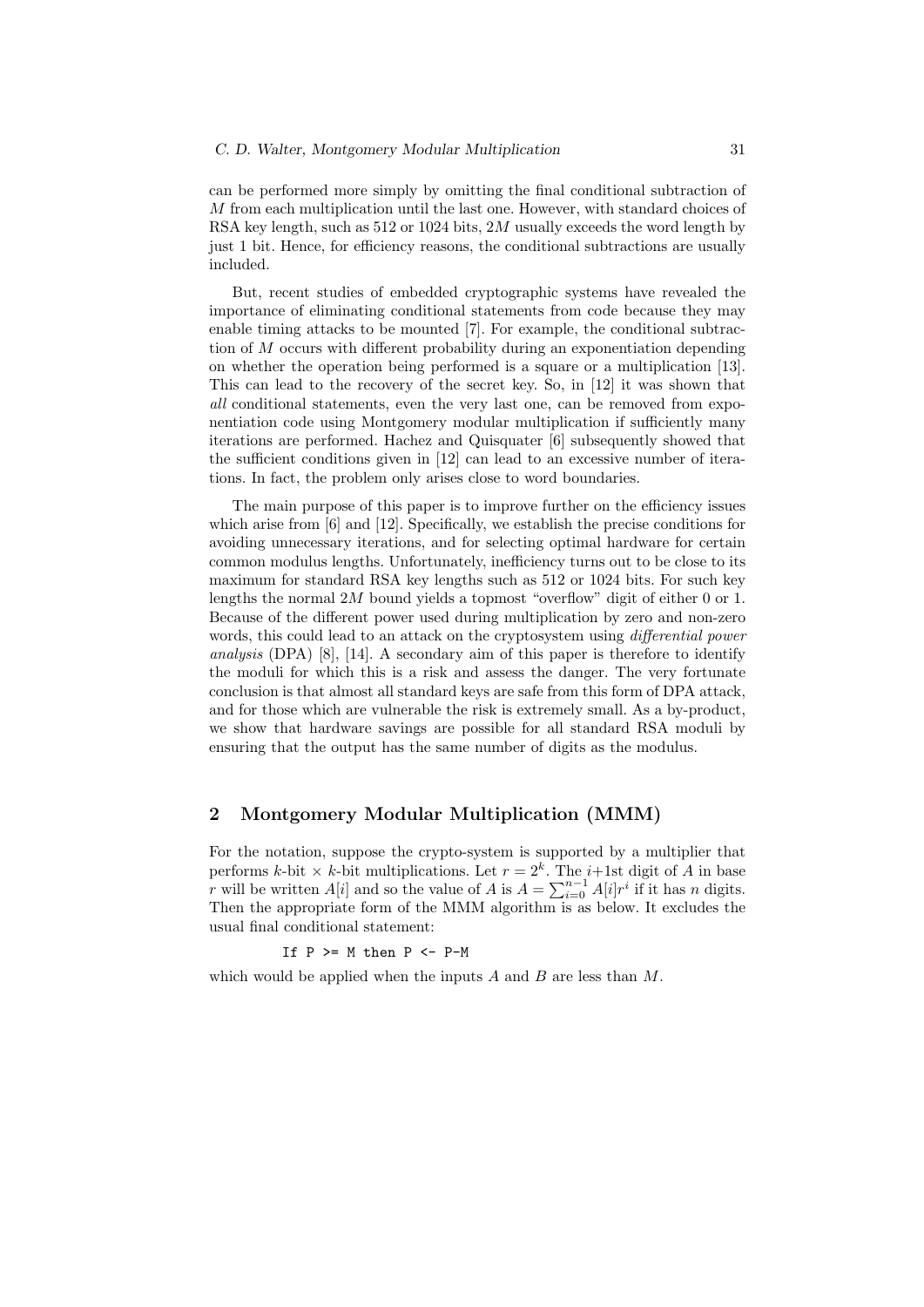Montgomery's Modular Multiplication Algorithm (MMM)

{ Pre-conditions: A has n digits base r, each in the range 0 to  $r-1$ , and M is prime to  $r.$ }  $P \leftarrow 0$ ;

```
For i \le 0 to n-1 do
Begin
     q <- (-M^{-1}(P+A[i]B)) mod r ;
     P <- (P + A[i]B + qM) div r;
     { Invariant: 0 \le P < M + B}
End
{ Post-conditions: Pr^n \equiv A \times B \mod M, ABr^{-n} \leq P \leq M + ABr^{-n}}
```
Here  $M^{-1}$  denotes the multiplicative inverse modulo r. The computation of  $q$  is done with the multiplier using the lowest digits of  $M$ ,  $P$  and  $B$ , and provides a result in the range 0 to  $r-1$ . The choice ensures exact divisibility by r in the second line of the loop. So the MMM procedure computes  $A \times B$  mod M with some shift, which is readily seen to be  $r^n$  because there are n iterations. Clearly  $P \lt M+B$  is a loop invariant because it holds initially and, assuming it holds at the end of one iteration, it must hold at the end of the next iteration because

$$
(P+A[i]B+qM)
$$
 div  $r \leq ((M+B)+(r-1)B+(r-1)M)/r = M+B$ 

In particular, it must also hold on termination.

To achieve an output bound of  $2M$  when A and B are bounded above by  $2M$ , it may be necessary to perform extra iterations, i.e. to increase n. Thus, if n is big enough that  $A[n-1] \leq (r-2)/2$  then, with working as above, the bound on the final output becomes  $M+B/2$ , which is at most 2M. But, for standard RSA key lengths, many of the inputs  $A$  can be expected to have the same number of bits as  $M$ , and hence the top non-zero digit of  $A$  is often likely to equal or exceed  $r/2$ . It therefore seems that an additional iteration with a zero digit of  $A$  is necessary to achieve the usual output bound of  $2M$ .

However, a more precise output bound is claimed in the above code for MMM. Thus, let  $\alpha_i = \sum_{j=0}^{i-1} A[j] r^{j-i}$ . Then, by induction,  $\alpha_{i+1} = (\alpha_i + A[i])/r < 1$  for all  $i$ . We will now prove that the loop invariant

$$
\alpha_{i+1}B \leq P \leq M + \alpha_{i+1}B
$$

holds at the end of the iteration involving  $A[i]$ . Let  $P_{i+1}$  denote the value of P at this point and let  $q_i$  be the value of  $q$  set during the iteration. Prior to the loop commencement, the property  $\alpha_0B = 0 = P_0 < M = M + \alpha_0B$  holds. This starts the proof by induction. For the inductive step,

$$
\alpha_{i+1}B = (\alpha_i B + A[i]B)/r
$$
  
\n
$$
\leq (P_i + A[i]B + q_iM)/r
$$
  
\n
$$
= (P_i + A[i]B + q_iM) \text{ div } r
$$
  
\n
$$
= P_{i+1}
$$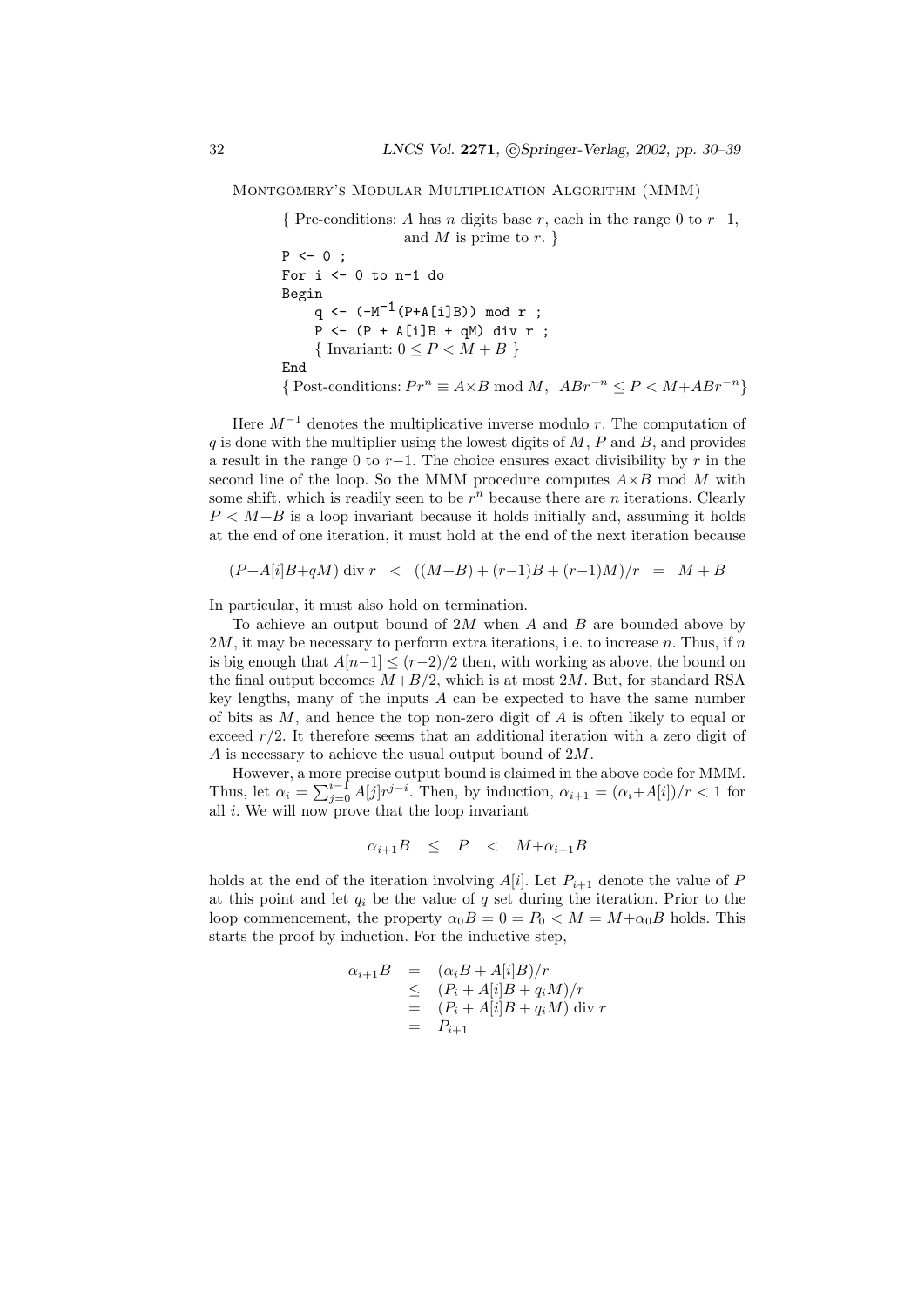and

$$
P_{i+1} = (P_i + A[i]B + q_i M) \text{ div } r
$$
  
=  $(P_i + A[i]B + q_i M)/r$   
<  $(M+\alpha_i B) + A[i]B + (r-1)M)/r$   
=  $M + \alpha_{i+1}B$ 

At the end of the last iteration,  $\alpha_n = Ar^{-n}$ , and so the loop invariant provides:

Theorem 1.  $ABr^{-n} \leq P \leq M+ABr^{-n}$  is a post-condition of MMM.

An alternative derivation of this can be obtained via the partial quotient formed from the successive values of the digit  $q$ . Using the same notation, define  $\gamma_i = \sum_{j=0}^{i-1} q_j r^{j-i}$ . Then it is easy to see that the invariant

$$
P_i = \alpha_i {\times} B + \gamma_i {\times} M
$$

holds at the start of the loop iteration [4]. As in the case of  $\alpha_i$ ,  $\gamma_i$  satisfies  $0 \leq \gamma_i < 1$  for all i. Therefore taking  $i = n$  for the invariant at the end of the final iteration yields Theorem  $1<sup>1</sup>$ .

The theorem improves on  $0 \leq P < M+B$  because  $Ar^{-n} < 1$ , and it is substantially better if A has zero or non-maximal top digits. It is also the best possible bound in the sense that it places the output in an interval of length M, which is the smallest interval containing a member of each residue class. Indeed, it determines the output  $P$  uniquely up to its residue class. Without some knowledge of the residue class of  $AB$  and hence of the digits q, this could not be improved.

Notice that the digits of A are processed from least to most significant. So, if it is initially in redundant form, A can be converted on-line to the non-redundant form required. Also, we could represent B and M with radix  $2^l$  rather than  $2^k$ and use a  $k \times l$ -bit multiplier for computing the new value for P. Then the bits of  $B$  and  $M$  are consumed  $l$  bits at a time, propagating carries, and yielding a non-redundant output. Usually dedicated hardware does either that or uses  $2k$ full length digit-parallel additions to compute  $P$  in a single clock cycle giving a redundant output.

## 3 Stability

In the context of exponentiation, the output needs to satisfy the same upper bounds as are required for the inputs so that it can be fed straight back in as another input. Under such conditions, the output will remain bounded. Let this bound be  $(1+\lambda)M$ . Then  $P \lt M + ABr^{-n} \leq (1+\lambda)M$  delivers the requirement for stability, namely  $M + (1+\lambda)^2 M^2 r^{-n} \leq (1+\lambda)M$ , i.e.

$$
(1+\lambda)^2 M r^{-n} \leq \lambda \tag{1}
$$

<sup>&</sup>lt;sup>1</sup> Incidentally, if  $M_i$  is chosen such that  $M_iM \equiv 1 \mod r^i$  then  $\gamma_i r^i =$  $((-\alpha_i r^i) \times B \times M_i) \bmod r^i$ .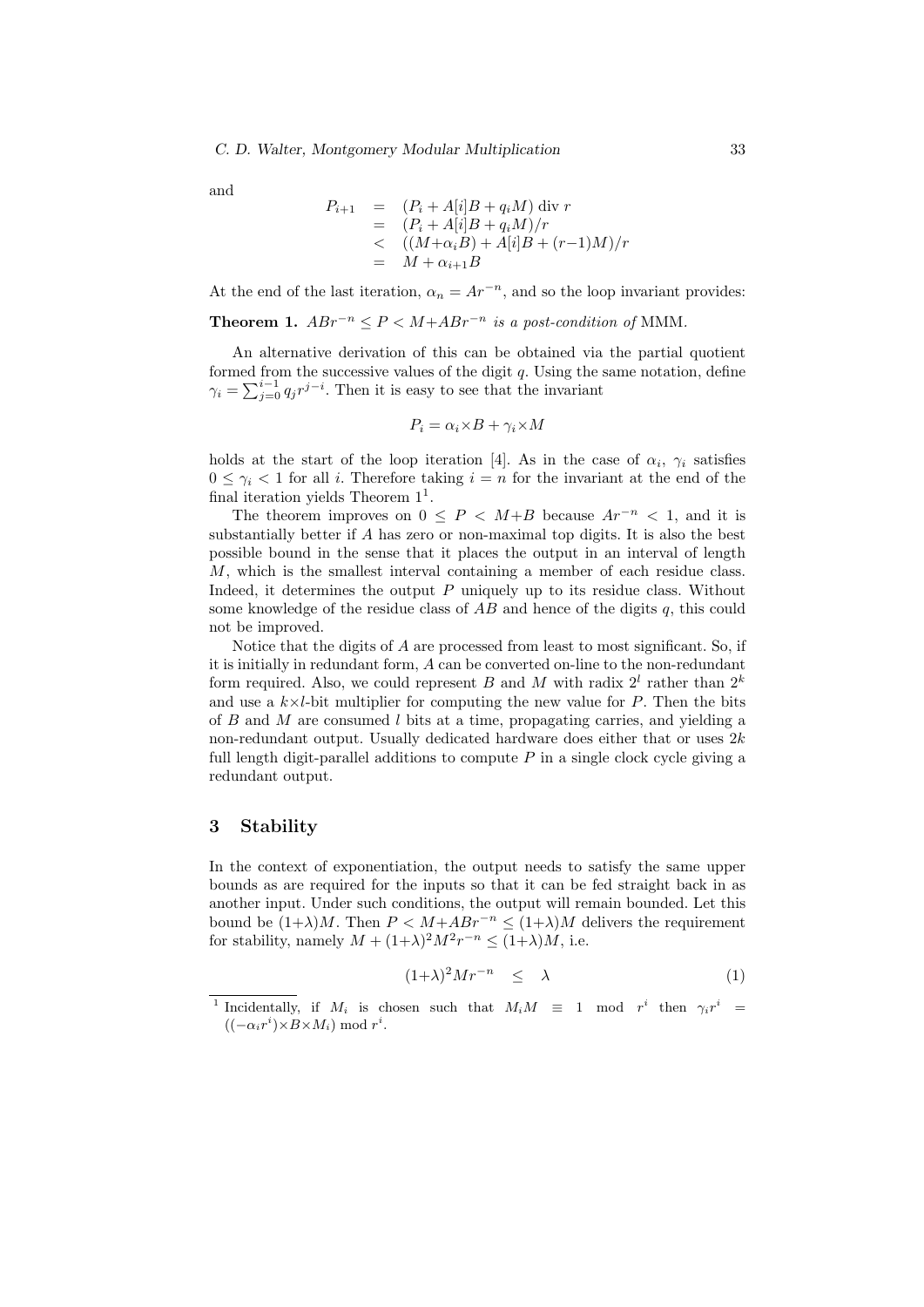Solving for  $\lambda$  we obtain

$$
2^{-1}r^{n}(1-\sqrt{1-4Mr^{-n}}) \leq (1+\lambda)M \leq 2^{-1}r^{n}(1+\sqrt{1-4Mr^{-n}}) \qquad (2)
$$

In particular, this needs to have real roots, i.e.  $4M \leq r^n$ . But this suffices for the existence of a suitable  $\lambda$  and so for the stability of its use in exponentiation. Hence

**Theorem 2.** MMM preserves an input bound  $(1+\lambda)M$  at output whenever  $4M$  $\langle r^n \text{ and } \lambda \text{ satisfies } (1) \rangle$ .

This theorem therefore determines the minimal number of iterations  $n$  which MMM must perform in order to obtain a stable exponentiation process, namely the least value of  $n$  which satisfies the given inequality. Thus, assuming an initial input less than  $M$ ,

– Exponentiation using MMM will converge if MMM consumes at least two more bits of A than there are bits in M.

Now it is clear that if the top of  $M$  is not close to a word boundary (i.e. at least 2 bits away from the next one) then the extra iteration with a zero digit of A, which was applied in [12], is unnecessary. Specifically, the condition used there was  $2M < r^{n-1}$ . That condition was improved in [6] to  $M < r^{n-1}$  when  $r \geq 4$ . The new bound represents an improvement on both: on [12] when  $r > 2$ , and on [6] when  $r > 4$ .

Typically  $r = 2^8$ ,  $2^{16}$  or  $2^{32}$ . In the last case, with a standard 512-bit RSA modulus, 17 iterations are performed on 17 digit numbers, whereas with a 510 bit modulus only 16 iterations would be performed on 16-digit numbers. In both cases, the intermediate calculations actually involve 17 digit numbers, but one might still question whether the extra 2 bits in the modulus to achieve a standard key length are worth the probable extra  $6\frac{1}{4}\%$  (= 17/16 – 1) processing time. The most efficient cases of MMM occur when the key length has two fewer bits than a multiple of the word or digit size because an extra iteration is not required.

A standard RSA configuration has a modulus which satisfies  $\frac{1}{2}r^{n-1} < M <$  $r^{n-1}$ . Prior to concerns about DPA, MMM for this case would have been terminated after n−1 iterations and, if the output had  $P[n-1] \neq 0$ , a subtraction of M would be performed. Consequently, inputs bounded above by  $r^{n-1}$  would generate outputs also bounded above by  $r^{n-1}$  because of the loop invariant  $P \leq M+B$ . We will show that, although the extra iteration is still necessary in order to remove the conditional subtraction and the extra digit is needed for intermediate calculations, at least the extra digit can be avoided in the output.

### 4 Partial Product Bounds

The extreme values for the I/O bound  $(1+\lambda)M$  may be of interest i) for designing hardware and ii) for determining allowable input for the multiplier. Assume M satisfies the inequality of Theorem 2. It is readily verified from (1) that  $\lambda = 1$  is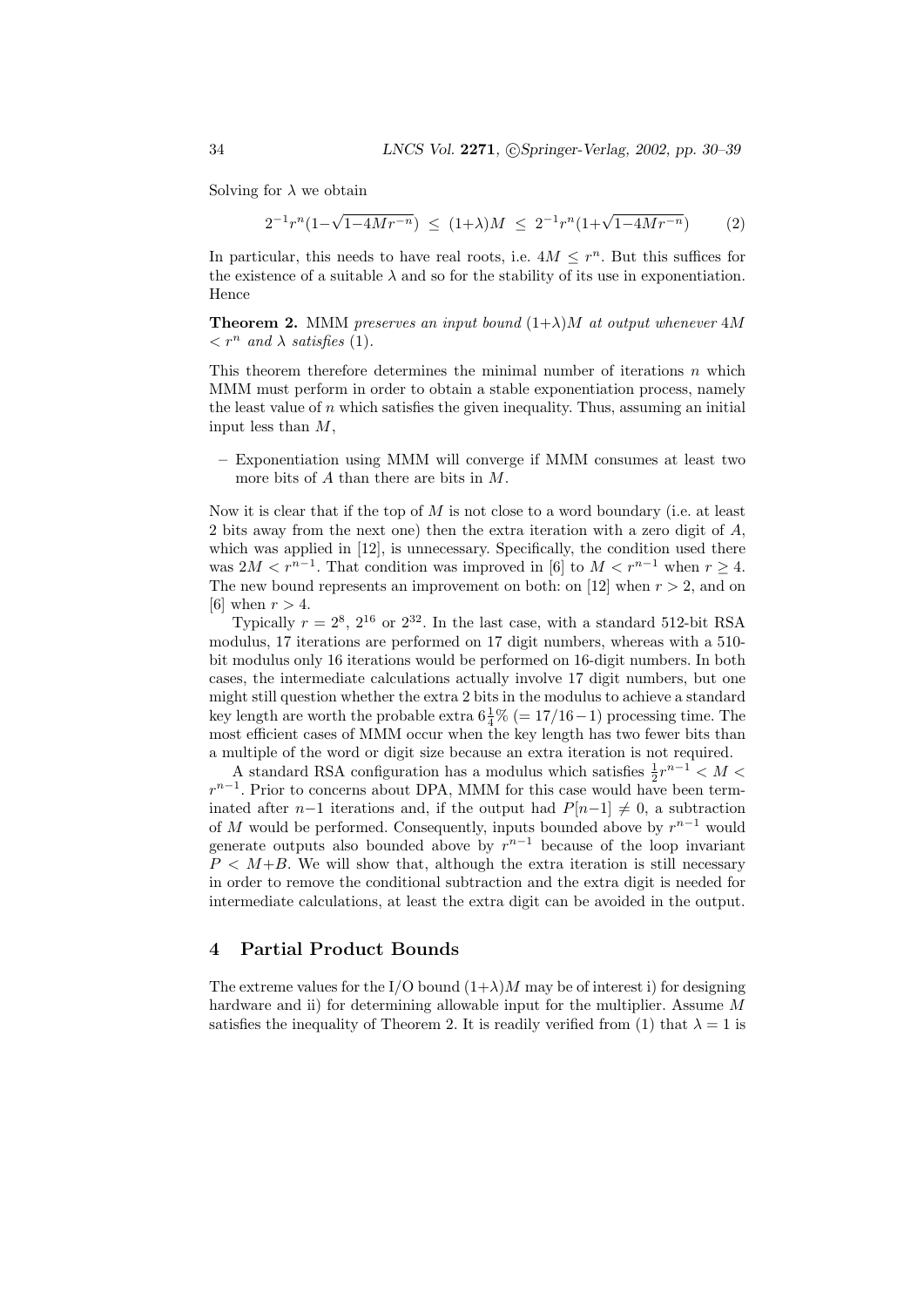always an acceptable value, so that if  $A$  and  $B$  are bounded by  $2M$  then so will be the output P. This viewpoint, using  $\lambda$ , provides a very tight bound on the number of bits required for  $P$  in terms of those used in  $M$ . In a similar vein, it is easy to check that if A and B are bounded by  $\frac{1}{2}r^n$  then the associated value of  $\lambda$  satisfies (1) and so the output P is also bounded by  $\frac{1}{2}r^n$ . This alternative viewpoint provides bounds on the number of digits required for P. Since the extreme values of  $\lambda$  in (2) coincide for  $4M = r^n$  at  $\lambda = 1$  where  $(1+\lambda)M = \frac{1}{2}r^n$ , these values are in some sense the only ones which will work for every acceptable modulus satisfying the condition of Theorem 2.

Intermediate values of P are bounded by  $M+\alpha_iB$ , and hence by  $M+B$  and therefore by  $(2+\lambda)M$ . So,

**Theorem 3.** Suppose the modulus M in MMM satisfies  $4M < r^n$ . If inputs A and B are bounded above by 2M (resp.  $\frac{1}{2}r^n$ ), then the output P is similarly bounded above by 2M (resp.  $\frac{1}{2}r^n$ ). Moreover, intermediate values of P are bounded above by  $\frac{3}{4}r^n$ .

For n satisfying the condition given in the theorem, this determines  $n$  as the maximum number of digits needed to represent the various numbers. If  $n$ is also the number of digits in  $M$  then  $n$  is the exact number of digits required for intermediate and final values of  $P$  in MMM. Otherwise, the computations require one more digit than M has. So M lies between  $\frac{1}{4}r^{n-1}$  and  $r^{n-1}$ . This is the case which usually arises for standard RSA key lengths. In the next section we consider *inter alia* whether the extra nth digit is really necessary in such cases. The answer is surprising.

# 5 Differential Power Analysis Attacks

Cryptosystems may be vulnerable to timing or differential power attacks [8]. Having eliminated any conditional statements from MMM, it is now necessary to consider transition cases where digits might acquire particular values with frequencies which are measurable using power variations. When the value of n has had to be increased because  $4M$  has just exceeded a power of r, a large proportion of very small top digit values can be expected to occur in intermediate results and in final products. These might usefully be partitioned into zero and non-zero values as a basis for an attack. Of particular interest are the cases of standard key sizes, such as 512, 768 or 1024 bits when, as usual, they are multiples of the word length k. Since  $2M$  is a bound on the output, we find that the top digit is either 0 or 1. This might well provide exactly the handle that an attacker needs to break the cryptosystem.

Using the same method as described in [14], power or EMR traces from a number of digit-by-digit products can be combined from the same long integer multiplication in order to determine whether or not the leading digit of either input is zero. Alternatively, the Hamming weight of the digit might be measured as it travels along the bus to or from memory. The frequencies of zero and nonzero top digits might then be obtained for each long integer multiplication in an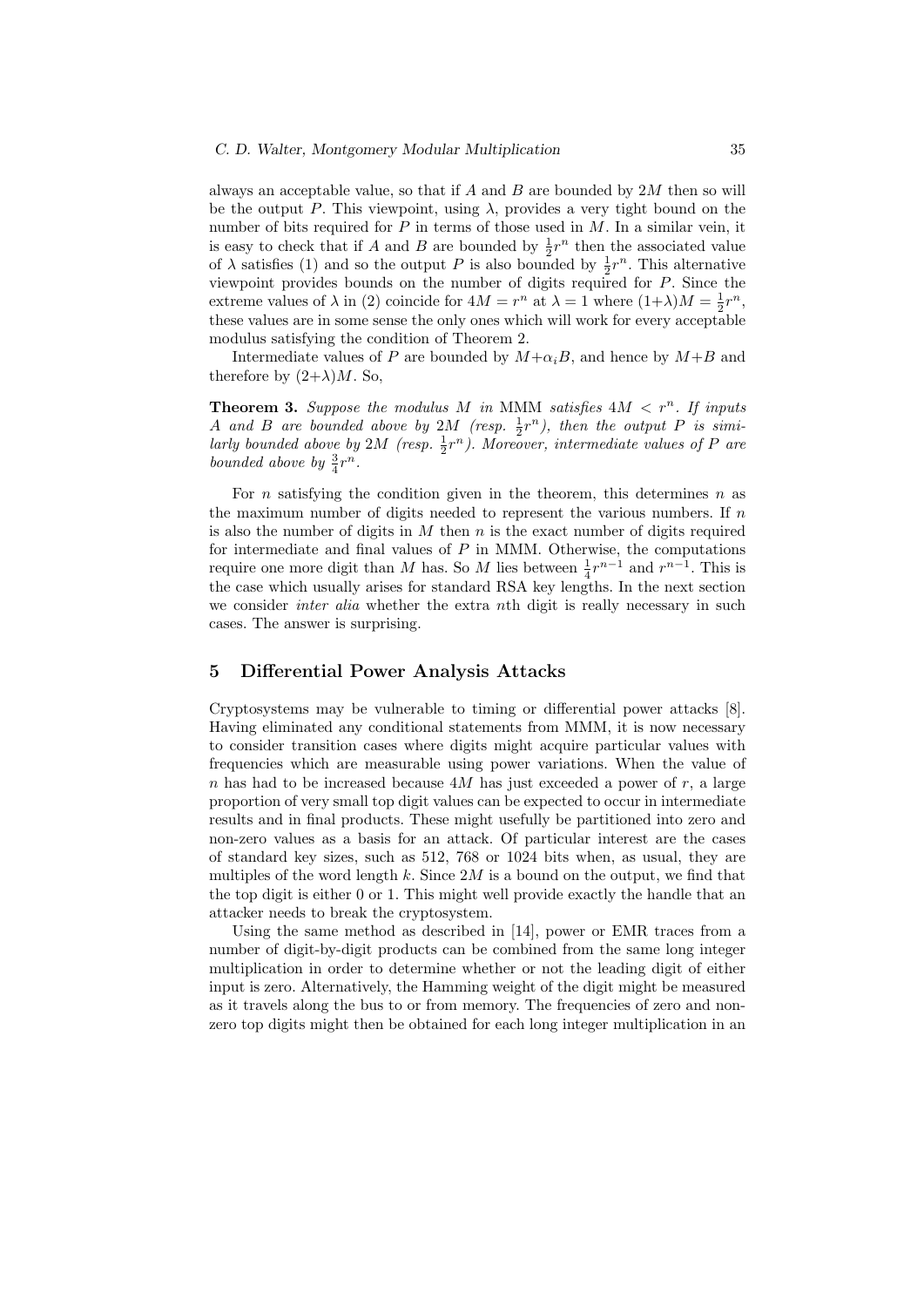exponentiation. The theory presented by Walter  $\&$  Thompson in [13] shows that the frequency of a zero top digit will be different for squares and multiplications. (Integrating over the probability density functions for the values of the inputs provides a coefficient  $\frac{1}{2} \times \frac{1}{2} = \frac{1}{4}$  in the case of a multiplication, and a coefficient  $\frac{1}{3}$  for a square.) This enables squares and multiplications to be distinguished and hence secret key bits to be read from the frequency chart if a sufficiently naïve implementation of exponentiation is used, even if Rivest's method is applied to blinding the input text [1, 10]. However, this attack depends on non-zero top digits appearing with sufficient frequency for this difference to be easily measured and for the result to be very reliable for each decision.

Software was constructed for MMM in order to check the theory and gauge the quantity of data that might leak if very small top digit values could be detected. In particular, the frequency of the top digit being non-zero was of interest when M satisfied the most common situation, namely  $M < r^{n-1} < 2M$ . This revealed that the top digit does not behave as if the distribution of outputs were fairly uniform in the range  $[0..2M]$ , as one might have expected from the usual  $2M$  bound on I/O. Indeed, we will now show that

– in such standard circumstances the top output digit from MMM is non-zero only very exceptionally.

In fact, the final iteration, which was only just necessary, performs in effect an extra shift down of the AB term in the upper bound  $M+ABr^{-n}$ , making it much smaller than the M component. Thus, from the property  $P < M + ABr^{-n} <$  $M+4M^2r^{-n}$  of inputs less than  $2M$ , one can deduce that the output satisfies  $P \leq$  $r^{n-1}$  if  $M+4M^2r^{-n} < r^{n-1}$ . Using the Taylor series expansion for  $(1+16r^{-1})^{1/2}$ shows that this condition is satisfied when  $M < r^{n-1}(1-4r^{-1})$ . So,

Theorem 4. For inputs less than 2M and n satisfying the condition of Theorem 2, the property  $M < r^{n-1}(1-4r^{-1})$  guarantees that the output of MMM satisfies  $P < r^{n-1}$ .

Of course, for M close to this upper bound, outputs re-used as inputs satisfy a better bound than 2M. So it makes sense to see under what conditions  $(n-1)$ digit inputs will provide  $(n-1)$ -digit outputs. In this case, with similar working to that just given, the condition that needs to be satisfied is  $M+r^{n-2} < r^{n-1}$ . Hence,

Theorem 5. For inputs of n-1 digits and M satisfying the property  $M <$  $r^{n-1}(1-r^{-1})$  the output of MMM also has at most n-1 digits.

For standard configurations using recommended RSA key lengths and typical off-the-shelf multipliers, n satisfies  $\frac{1}{2}r^{n-1} < M < r^{n-1}$ , giving the most significant non-zero digit of M in the interval  $[\frac{1}{2}r, r-1]$ . So the condition in Theorem 5 will hold almost always because the exception requires the top digit of M to be  $r-1$  and the probability of this is only 1 in  $2^{k-1}$ . This is certainly unlikely for 16or 32- bit digits, though occasionally the case if only 8-bit words are employed.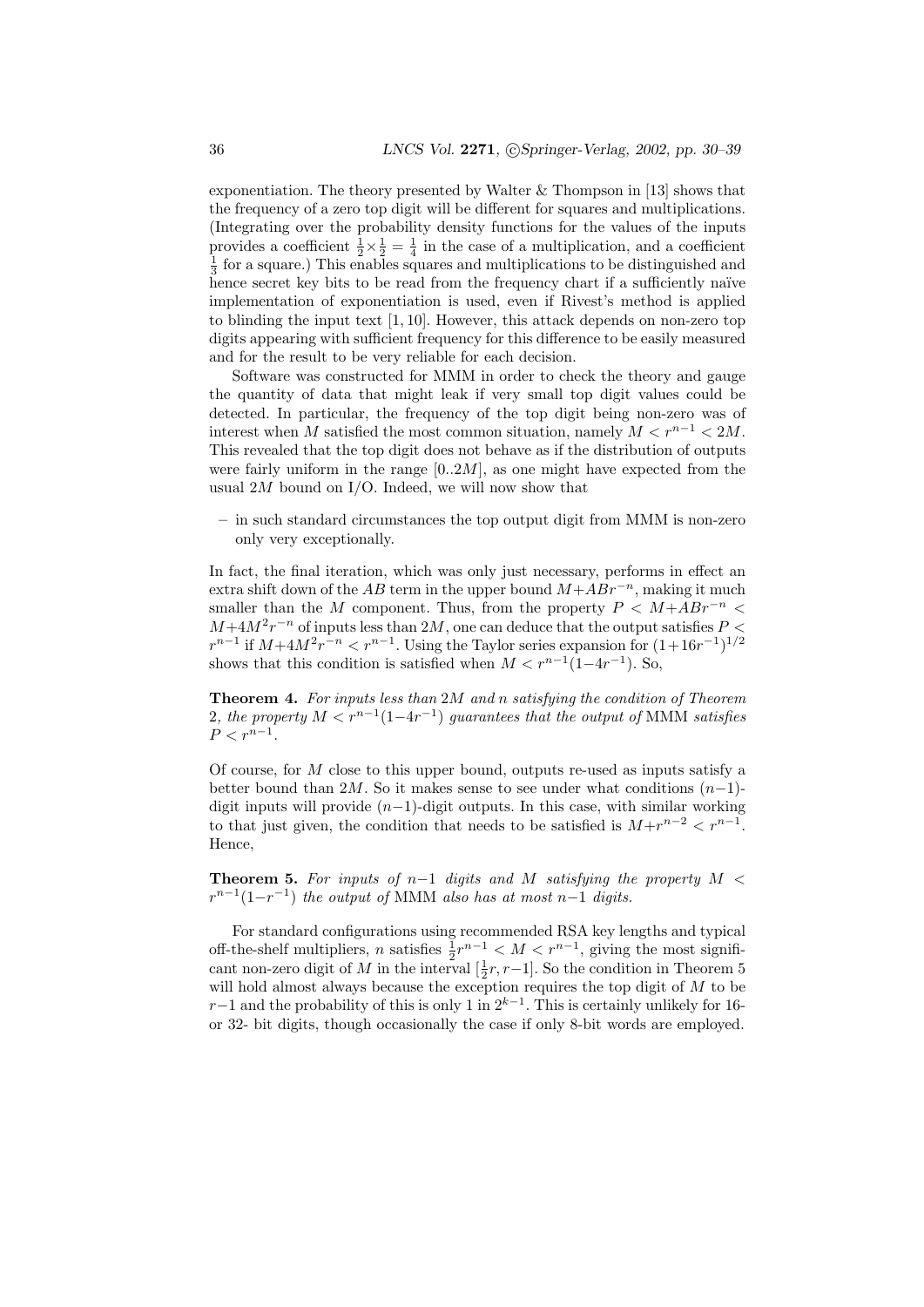Hence, under standard conditions, a DPA attack which attacks "overflow" output digits in the way described above is unlikely to succeed because the top non-zero digit of  $M$  will usually have an unsuitable value. Of course, the same cannot be claimed if  $M$  occupies  $n$  digits and its topmost digit is just 1. As in the standard case,  $2M$  is a poor upper bound for the inputs and outputs during an RSA exponentiation. The width of the interval in inequality (2) is still reasonably large, enabling  $\lambda$  to be chosen fairly small. This will again provide an upper bound only marginally larger than  $M$  and average output values close to  $M/2$  so that in the region of half the outputs will be expected to have a non-zero top digit. Hence the DPA attack might become feasible.

Between these two situations, consider the exceptional case with  $r^{n-1}(1-r^{-1})$  $M < r^{n-1}$ . This is, in fact, the only case for which the inputs and outputs will have a different number of digits from the modulus  $M$ . By taking the maximum lower bound for  $(1+\lambda)M$  given in inequality (1), namely when  $M = r^{n-1}$ , we know that  $2^{-1}r^n(1-\sqrt{1-4r^{-1}})$  is an upper bound which will hold for the output know that  $2^{-r}$   $\binom{1-\sqrt{1-4r-2}}{2}$  is an upper bound which will hold for the output<br>if it holds for the inputs. Using the Taylor series expansion for  $\sqrt{1-x}$ , we obtain  $r^{n-1}+r^{n-2}+2r^{n-3}+5r^{n-4}+14r^{n-5}+\dots$  as a suitable bound on inputs which is preserved. Since the residues  $mod M$  are expected to be uniformly distributed, we can expect at most  $r^{-1}+2r^{-2}+5r^{-3}+14r^{-4}+\dots$  of the outputs to be greater than  $r^{n-1}$ , i.e. to have a non-zero *n*th digit. Probably less than half this number will occur because such outputs duplicate residues  $\mod M$  which are less than  $r^{n-1}$ .

So, for an 8-bit multiplier,  $r = 256$  would enable such non-zero digits to be detected with sufficient frequency for squares and multiplications to be distinguished only if at least several thousand exponentiations were performed. Even then, for a given multiplicative operation in the exponentiation scheme, only several tens of top digits will be non-zero over the whole sample. The natural variance will mean that the frequency of these non-zero digits will not be sufficiently stable to distinguish reliably between squares and multiplies in the exponentiation. Hence it will be very hard to determine the bits of the secret exponent unless other data is available. For a 12-bit or larger multiplier, a standard lifetime bound of 10k exponentiations would certainly make such distinctions impossible. In such cases, one could afford to re-introduce a conditional subtraction to keep the result of modular multiplication less than  $r^{n-1}$ :

#### If  $M[n-1] = 0$  and  $P[n-1] \neq 0$  then P <- P-M

Although this leads to rare timing variations, little is lost if power or EMR variations reveal these cases anyway. Of course, if the modulus is known to the attacker and is seen to be one of these exceptional cases, and the input text is not blinded and individual conditional subtractions can be observed, then the attacker simply has to simulate the exponentiation, determine whether a square or a multiplication would generate an observed subtraction and progressively reconstruct the exponent from this information. Hence, as a matter of course, the input should be blinded by, for example, multiplying it by a random number before the exponentiation and performing an appropriate division afterwards [10].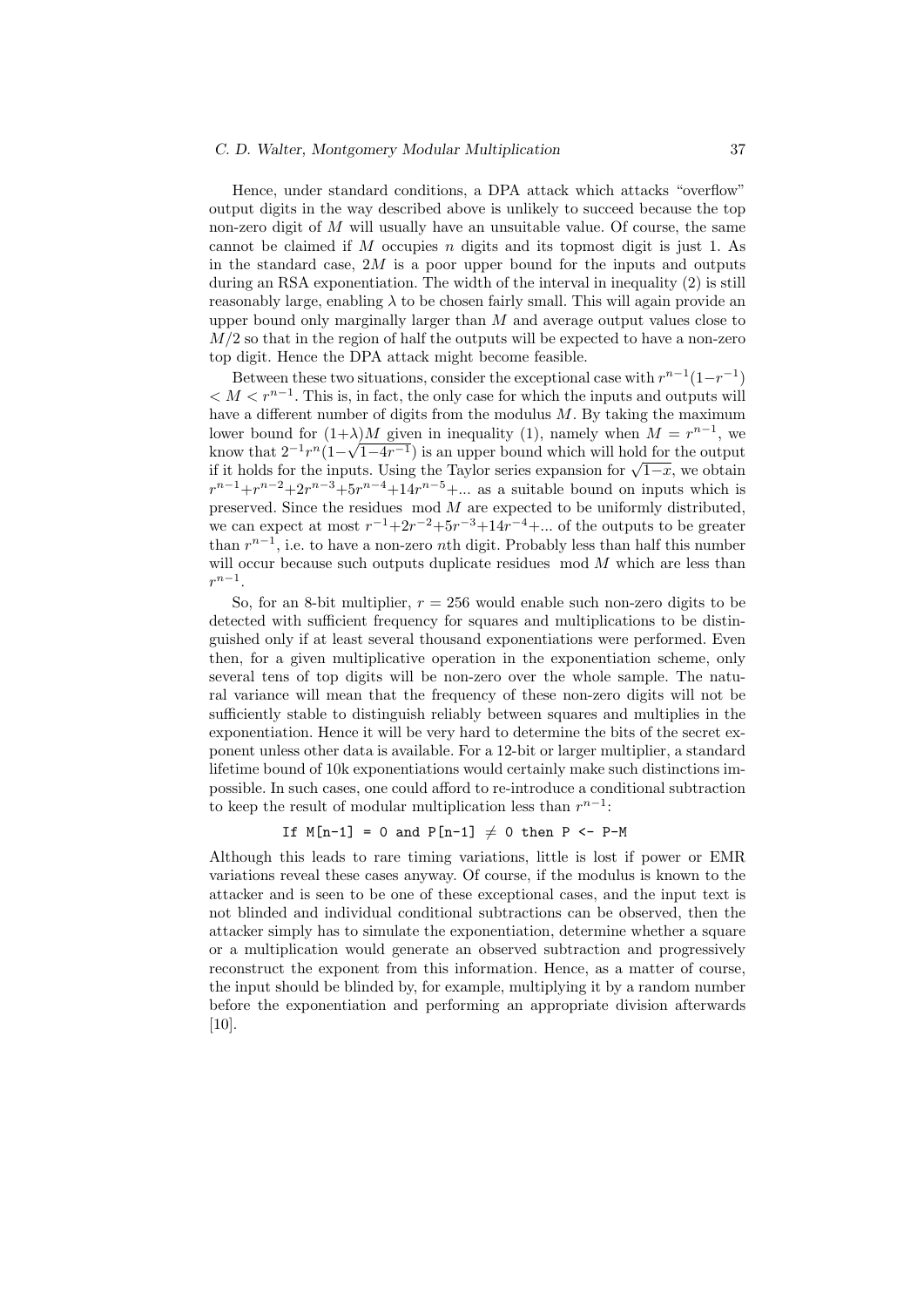One can conclude that, in general, key lengths which are multiples of the multiplier word length are close to the least efficient as far as Montgomery multiplication is concerned, but that they are usually no less safe. Potentially unsafe moduli have been identified, but any lack of security should only affect poorly designed implementations with very small multipliers, such as 8-bit multipliers. If these exceptional moduli are excluded or an appropriate conditional subtraction included for them, then hardware savings can be made by not implementing the digit of index  $n$  for the output register.

# 6 Exponentiation

A consequence of the extra, unwanted factor  $r^{-n}$  in the MMM output is that every exponentiation has to perform pre- and post- processing. A pre-computed value for  $r^{2n}$  mod M is Montgomery-multiplied with the initial text T requiring exponentiation. This introduces an extra factor of  $r^n$  mod M to the result of every subsequent multiplication compared to the result obtained if classical modular multiplication were performed instead. To remove this extra factor, a final Montgomery multiplication by 1 is performed. In [12] it was observed that taking  $A = 1$  in the version of MMM there produced a result less than M, which therefore needed no further conditional subtraction.

Here, taking  $A = 1$  gives a bound  $P \leq M + Br^{-n}$  which, when combined with  $B < 2M < \frac{1}{2}r^n$ , yields  $P \leq M$ , as before, because P is an integer. Of course,  $P = M$  means the initial text T must have satisfied  $T \equiv 0 \mod M$ . In the context of cryptography,  $T$  must be less than  $M$ . Undoubtedly it should not equal 0, but if it were, then every intermediate result would also be 0, giving 0 as the final output. So here also, with the better value for n than [12] or [6],

**Theorem 6.** For inputs less than 2M and n satisfying the condition of Theorem 2, a conditional final subtraction to obtain a result in the interval  $[0, M-1]$  is unnecessary in exponentiation using the above version of the MMM algorithm with the usual pre- and post- processing.

## 7 Conclusion

By obtaining the best possible bounds on the output, we have shown exactly how many iterations are necessary in an implementation of Montgomery's modular multiplication algorithm in order to avoid the conditional statements which may be subject to timing attacks in cryptographic hardware. This includes eliminating the final conditional subtraction from an exponentiation in which the usual pre- and post- processing of the Montgomery constant  $r^n$  mod M occurs.

The investigation suggested that it might be both cryptanalytically unsafe and inefficient to use certain moduli which have standard key lengths, as these are normally equal to a multiple of the multiplier word length. However, the potentially weak moduli have been identified as a very small set and the weakness shown to be very slight: the security of these weaker moduli is only in question